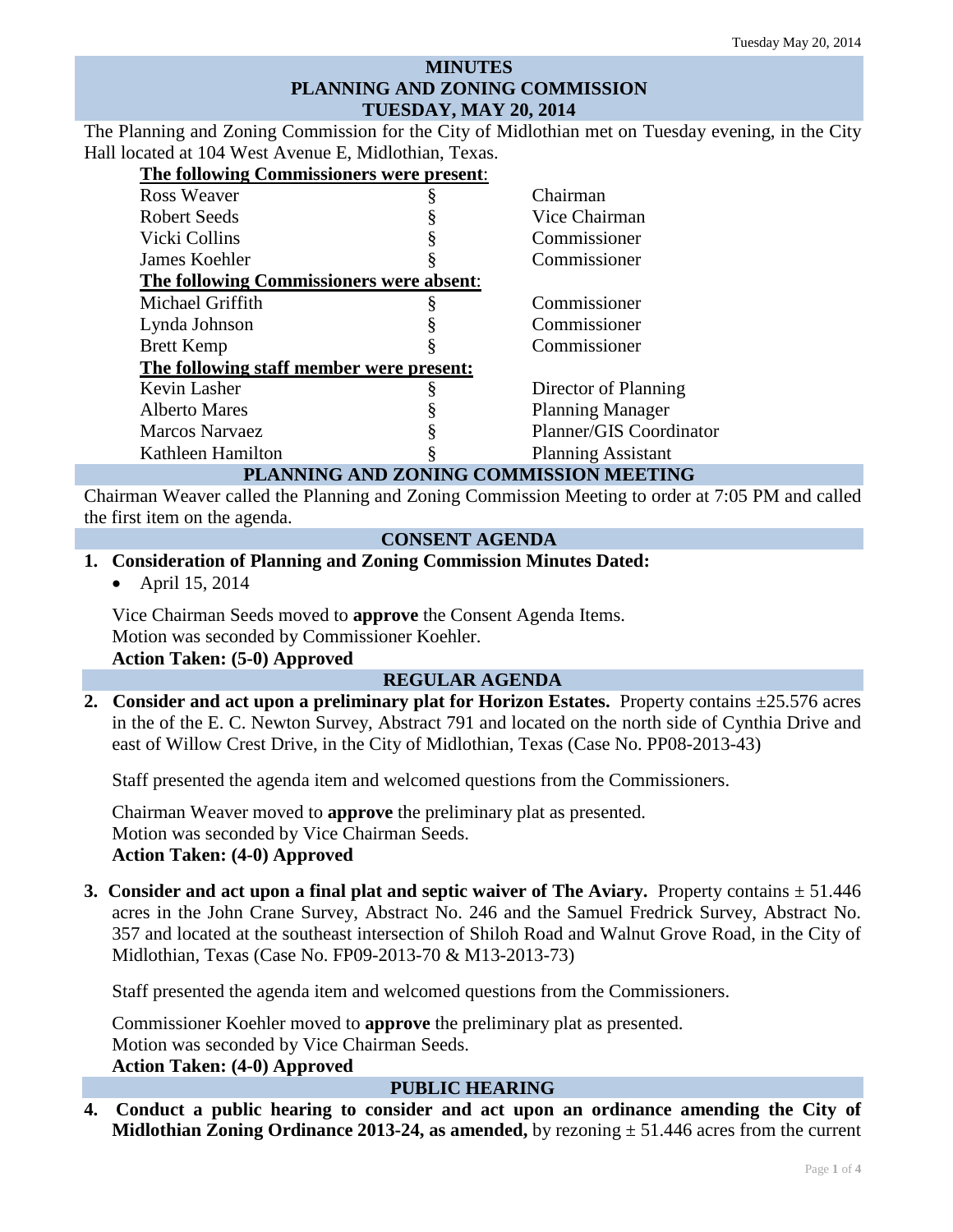temporary Agricultural (A) District to a Single Family One (SF-1) and Community Retail (CR) Districts, said acreage being situated in the John Crane Survey, Abstract No. 246 and the Samuel Fredrick Survey, Abstract No. 357 and located at the southeast intersection of Shiloh Road and Walnut Grove Road, in the City of Midlothian, Texas (Case No. Z15-2013-69)

Staff presented the agenda item and welcomed questions from the Commissioners.

Vice Chairman Seeds moved to **close the public hearing**. Motion was seconded by Commissioner Collins. **Action Taken: (4-0) Close Public Hearing**

Chairman Weaver moved to **approve** the request as presented. Motion was seconded by Vice Chairman Seeds. **Action Taken: (4-0) Approved**

**5. Conduct a public hearing to consider and act upon an ordinance amending the City of Midlothian Zoning Ordinance 2013-24, as amended,** by rezoning  $\pm 1.0873$  acres from the current Agricultural (A) District to a Commercial (C) District, said acreage being situated in the Martha Brennan Survey, Abstract 43, and is located at 3271 F.M. 663, west of F.M. 663 and  $\pm$  680 feet south of Belmont Street, in the City of Midlothian, Texas (Case No.Z14-2013-68)

Staff presented the agenda item and welcomed questions from the Commissioners.

Chairman Weaver moved to **close the public hearing**. Motion was seconded by Commissioner Koehler. **Action Taken: (4-0) Close Public Hearing**

Chairman Weaver moved to **approve** this request from the current Agricultural (A) District to a Community Retail (CR) District. Motion was seconded by Vice Chairman Seeds.

**Action Taken: (4-0) Approved**

Chairman Weaver excused himself from hearing Agenda Item No. 6 due to conflict of interest. Vice Chairman Seeds resided as acting Chairman.

**6. Consider and act upon an ordinance amending the City of Midlothian Zoning Ordinance No. 2013-24, as amended,** by rezoning  $\pm 6.031$  acres of land from the current Agricultural (A) District to Single Family One (SF-1) District for single family residential uses with a minimum lot size of one acre, said acreage being situated in the J. L. Blanton Survey, Abstract 1284, being located east of South Walnut Grove Road and  $\pm$  970 feet south of Oak Hollow Road, in the City of Midlothian, Texas. (Case Number Z13-2013-67)

Staff presented the agenda item and welcomed questions from the Commissioners.

Commissioner Collins moved to **close the public hearing**. Motion was seconded by Commissioner Koehler. **Action Taken: (3-0) Close Public Hearing**

Commissioner Koehler moved to **approve** the request as presented. Motion was seconded by Commissioner Collins. **Action Taken: (3-0-1) Approved** Chairman Weaver abstained.

Chairman Weaver reconvened as Chairman.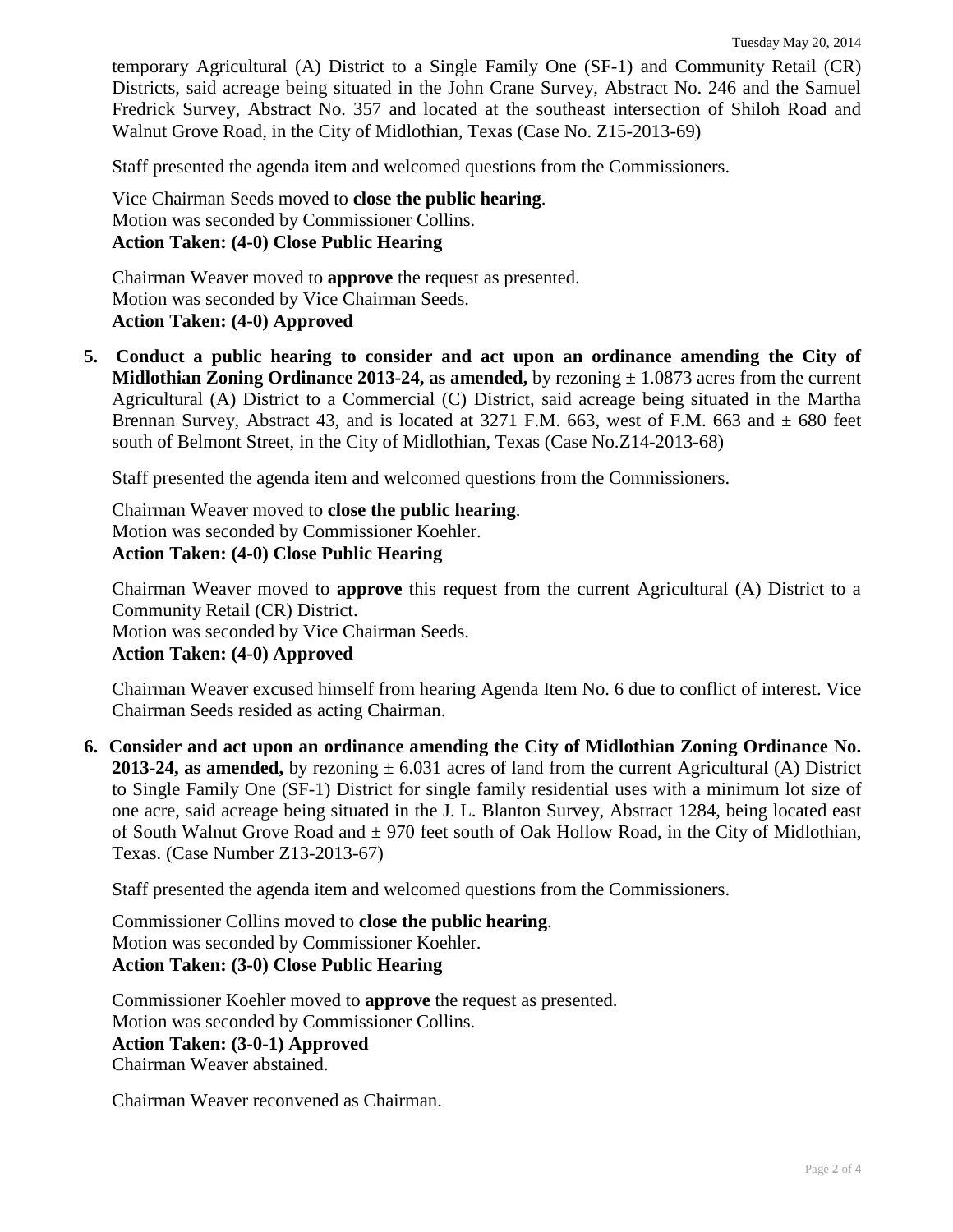**7. Conduct a public hearing to consider and act upon an ordinance amending the City of Midlothian Zoning Ordinance 2013-24, as amended,** by rezoning  $\pm 0.321$  acres from the current Residential Three (R3) District to a Medium Density One (MD-1) District for residential uses, Property is addressed as 303 East Avenue F, being Hawkins Addition, Block 8, Lots 1 and 2 and located at the corner of  $11<sup>th</sup>$  Street and East Avenue F, in the City of Midlothian, Texas (Case No.Z12-2013-66)

Staff presented the agenda item and welcomed questions from the Commissioners.

Commissioner Koehler moved to **close the public hearing**. Motion was seconded by Vice Chairman Seeds. **Action Taken: (4-0) Close Public Hearing**

Vice Chairman Seeds moved to **approve** the request from the current Residential Three (R3) District to a Planned Development (PD) District, for all uses permitted in the MD-1 District, be established and that the attached elevation design and layout be made a part of the Planned Development ordinance.

Motion was seconded by Commissioner Collins. **Action Taken: (4-0) Approved**

**8. Conduct a public hearing to consider and act upon an ordinance amending Ordinance 2014- 10, Planned Development District (PD-64) - McAlpin Manor**, by amending *Section 3.B.12 & 13,*  to reflect modifications to the screening fence requirements for residential lots backing or siding onto Ledgestone Lane. Property contains ±249.298 acres and is located south of McAlpin Road and 950 feet west of Kolter Lane, in the City of Midlothian, Texas. (Case No. Z11-2013-61)

Staff presented the agenda item and welcomed questions from the Commissioners.

Chairman Weaver moved to **close the public hearing**. Motion was seconded by Vice Chairman Seeds. **Action Taken: (4-0) Close Public Hearing**

Chairman Weaver moved to **deny without prejudice.** Motion was seconded by Commissioner Koehler. **Action Taken: (4-0) Approved**

**9.** Consider and act upon a request to continue a rezone request of  $\pm 182.76$  acres from the current Agricultural (A) District to a Planned Development District (PD) for residential uses *(single-family*  ±*157.8 acres),* Commercial/Retail uses *(*±*15.35 acres)* and open spaces *(*±*8.63 acres)*. Property is generally located south of Mt Zion Road and east of FM 663, in the City of Midlothian, Texas (Case No. Z16-2013-71)

Staff presented the agenda item and welcomed questions from the Commissioners.

Chairman Weaver moved to **continue** this public hearing to the June 17, 2014 Planning and Zoning Commissioners meeting. Motion was seconded by Vice Chairman Seeds.

**Action Taken: (4-0) Continue Public Hearing**

**10.** Consider and act upon a request to continue a rezone request of  $\pm$  5.7 acres from the current Planned Development District 23 (PD-23) originally designated as a park/open space for Cotton Creek Ranch to Single Family One (SF-1) for residential uses. Property is Lot 20, Block B in the Cotton Creek Ranch Addition and generally located at the western cul-de-sac of Chuck Wagon Drive and 670 feet west of Rattlesnake Drive, in the City of Midlothian, Texas (Case No. Z10- 2013-59)